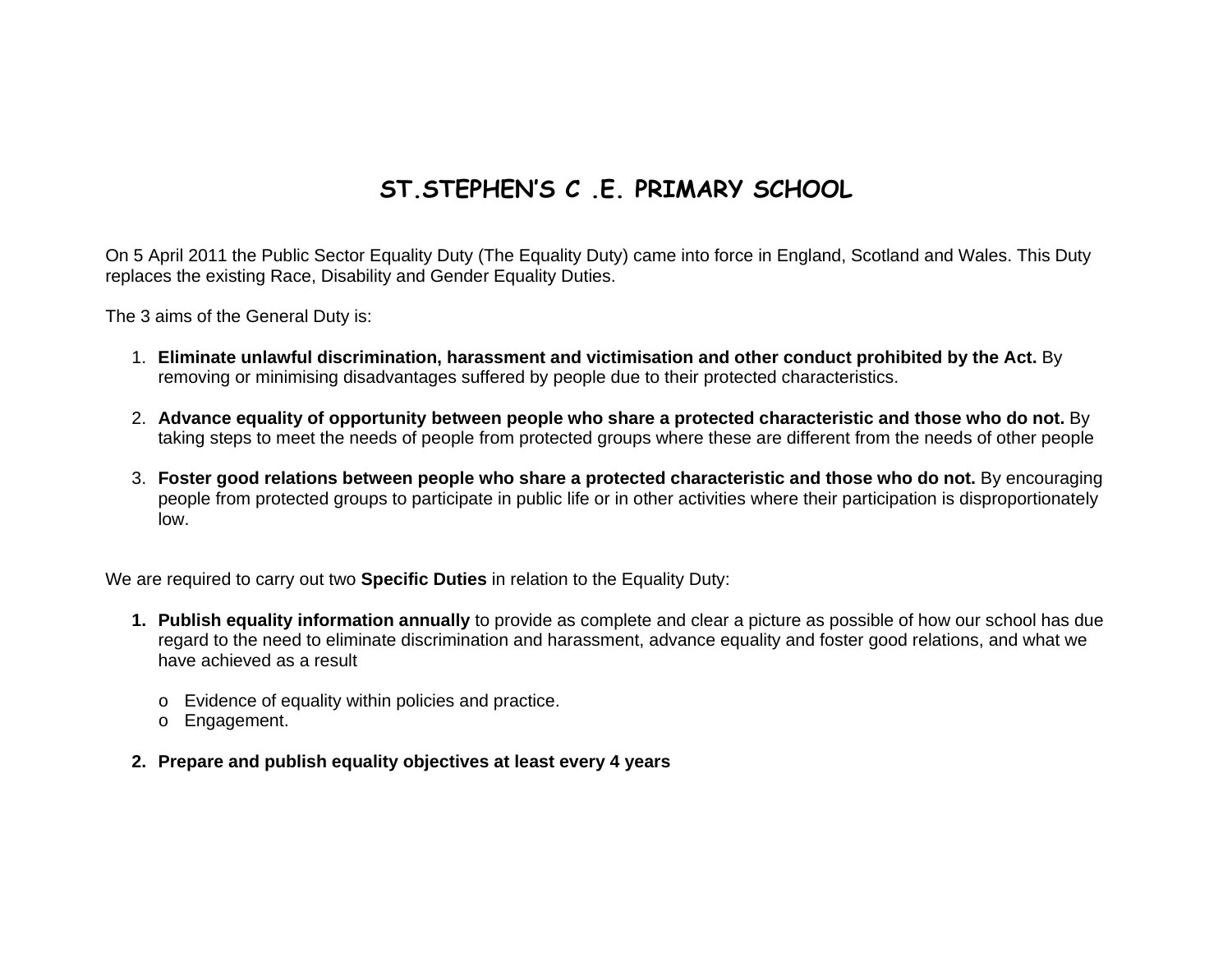The three aims of the General Duty relate to eight protected characteristics/groups.

## **The eight protected characteristics/groups:**

- Age (as an employer but not applicable to pupils)
- Disability
- Gender
- Gender reassignment
- $\bullet$  Race
- Pregnancy and maternity
- Religion or belief
- Sexual orientation

Q1 Do you think the school has ever failed you as a parent in regard to any of the protected characteristics? **Yes / No** 

Q2 If yes could you please provide further information.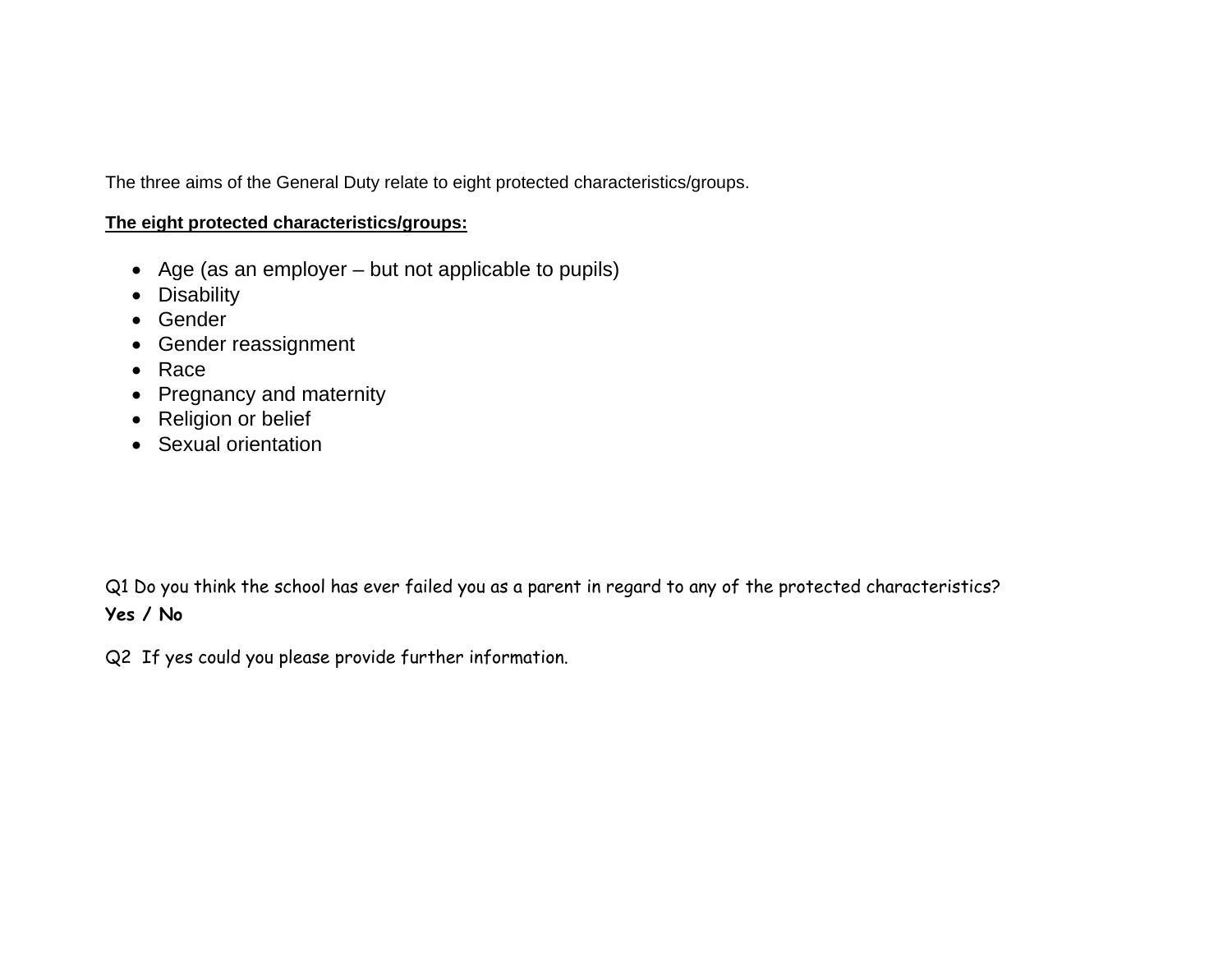Q3 Do you think the school has ever failed your child(ren) in regard to any of the protected characteristics? Please respond for your child(ren) currently attending St. Stephen's CE Primary School **Yes / No**

Q4 If yes could you please provide further information.

Q5 During their time at St. Stephen's CE Primary School, do you believe that any of your children have been subjected to bullying or discrimination in relation to one of the protected characteristics listed above? If so which characteristic? **Yes / No** 

Q6 The staff and governors of St. Stephen's CE Primary School want to ensure that the school is a place where everybody feels welcome, safe and valued, no matter what their background, lifestyle or characteristics. To what extent do you agree we have already achieved this?

## **Strongly Agree / Agree / Don't know / Disagree / Strongly Disagree**

Q7 What more could we do at St. Stephen's CE Primary School to ensure that we keep victimisation and discrimination out of the school?